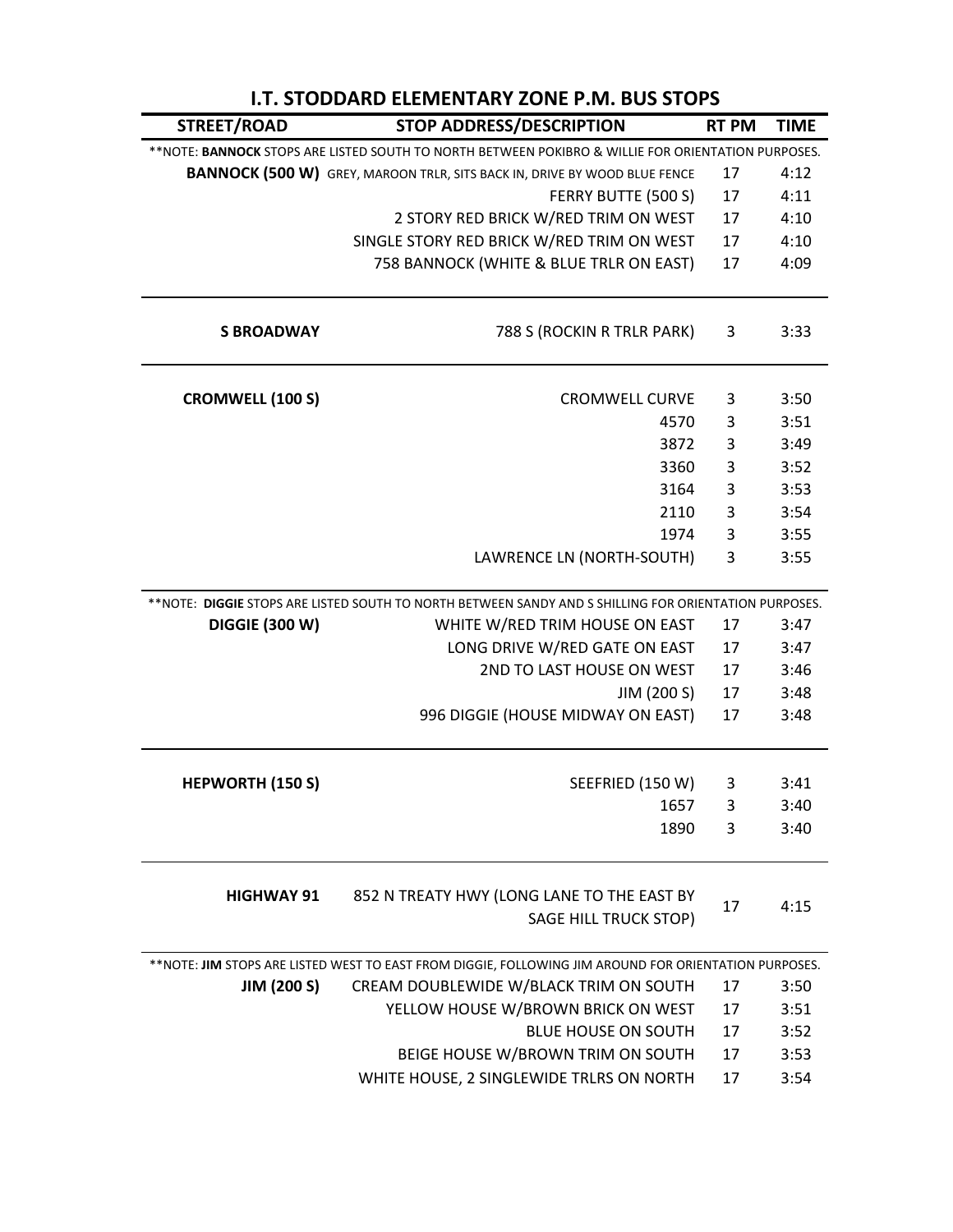| STREET/ROAD          | STOP ADDRESS/DESCRIPTION                                                             | <b>RT PM</b> | <b>TIME</b>  |
|----------------------|--------------------------------------------------------------------------------------|--------------|--------------|
| <b>JUDICIAL</b>      | 729 E                                                                                | 3            | 3:36         |
| <b>PENDLEBURY</b>    | 221                                                                                  | 3            | 3:56         |
|                      | <b>BRIDGE</b>                                                                        | 3            | 3:56         |
|                      | BETWEEN 575 & LAWRENCE LANE                                                          | 3            | 3:37         |
|                      | 822                                                                                  | 3            | 3:37         |
|                      | 875                                                                                  | 3            | 3:38         |
|                      | 1055                                                                                 | 3            | 3:39         |
|                      | ** NOTE: POKIBRO STOP IS ON THE EAST WEST PORTION OF POKIBRO, NORTH OF TRUCHOT       |              |              |
|                      | POKIBRO LONG DRIVE TO THE SOUTH, SURROUNDED BY TREES                                 | 17           | 4:14         |
| <b>RIVER RANCH</b>   | MAILBOXES IN CUL-DE-SAC                                                              | 3            | 3:43         |
|                      | **NOTE: SAMBO STOPS ARE LISTED SOUTH TO NORTH, STARTING AT WILLIE & ENDING AT HWY 91 |              |              |
| <b>SAMBO (400 W)</b> | <b>BEIGE HOUSE ON EAST</b>                                                           | 17           | 4:05         |
|                      | "T" INTERSECTION OF SAMBO & SANDY, LONG DRIVE TO THE WEST                            | 17           | 4:03         |
|                      | REALLY NICE HOME JUST S OF CANAL                                                     | 17           | 3:30         |
|                      | BETWEEN GREEN HOUSE W/PLYBOARD FENCE & WEST NEIGHBOR                                 | 17           | 4:00         |
|                      | <b>GREY HOUSE W/RAMP</b>                                                             | 17           | 4:01         |
|                      | LOG CABIN & PEACH HOUSE RIGHT NEXT TO TRACKS                                         | 17           | 4:02         |
|                      | *NOTE: SANDY STOPS ARE LISTED WEST TO EAST, STARTING AT SAMBO & ENDING AT JIM/DIGGIE |              |              |
| <b>SANDY (300 S)</b> | BROWN BRICK, YELLOW HOUSE ON SOUTH                                                   | 17           | 3:59         |
|                      | <b>STONE LANE</b>                                                                    | 17           | 3:59         |
|                      | 254 SANDY (SINGLE WIDE ON S W/2 DRIVES)                                              | 17           | 3:58         |
|                      | WHITE & BLUE SINGLE WIDE ON SOUTH                                                    | 17           | 3:58         |
|                      | WHITE HOUSE, RED ROOF ON SOUTH                                                       | 17           | 3:57         |
|                      | WHITE & BROWN TRLR ON SOUTH BY BRIDGE                                                | 17           | 3:59         |
| SEEFRIED (150 W)     | 1779                                                                                 |              |              |
|                      | 1341                                                                                 | 3<br>3       | 3:44<br>3:42 |
|                      | 1041                                                                                 | 3            | 3:45         |
|                      | 901,911                                                                              | 3            | 3:45         |
|                      | SEVANA LOOP-LAWRENCE LANE (EAST-WEST)                                                | 3            | 3:46         |
| <b>SHILLING AVE</b>  | <b>BLACKFOOT HERITAGE SIXTH GRADE</b>                                                | 24           | 3:28         |

## **I.T. STODDARD ELEMENTARY ZONE P.M. BUS STOPS**